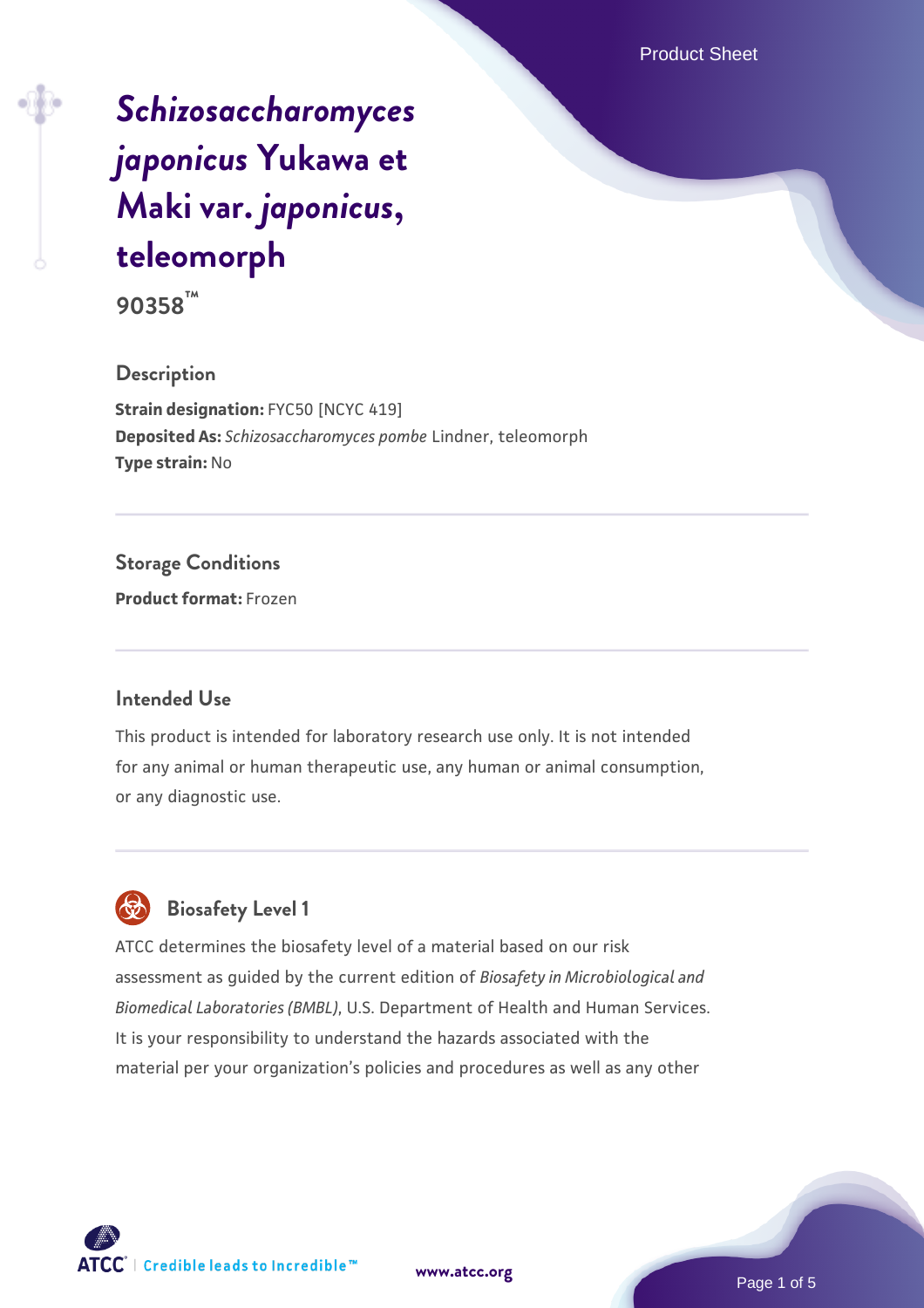applicable regulations as enforced by your local or national agencies.

ATCC highly recommends that appropriate personal protective equipment is always used when handling vials. For cultures that require storage in liquid nitrogen, it is important to note that some vials may leak when submersed in liquid nitrogen and will slowly fill with liquid nitrogen. Upon thawing, the conversion of the liquid nitrogen back to its gas phase may result in the vial exploding or blowing off its cap with dangerous force creating flying debris. Unless necessary, ATCC recommends that these cultures be stored in the vapor phase of liquid nitrogen rather than submersed in liquid nitrogen.

### **Certificate of Analysis**

For batch-specific test results, refer to the applicable certificate of analysis that can be found at www.atcc.org.

#### **Growth Conditions**

**Medium:**  [ATCC Medium 1245: YEPD](https://www.atcc.org/-/media/product-assets/documents/microbial-media-formulations/1/2/4/5/atcc-medium-1245.pdf?rev=705ca55d1b6f490a808a965d5c072196) **Temperature:** 25°C

### **Material Citation**

If use of this material results in a scientific publication, please cite the material in the following manner: *Schizosaccharomyces japonicus* Yukawa et Maki var. *japonicus*, teleomorph (ATCC 90358)



**[www.atcc.org](http://www.atcc.org)**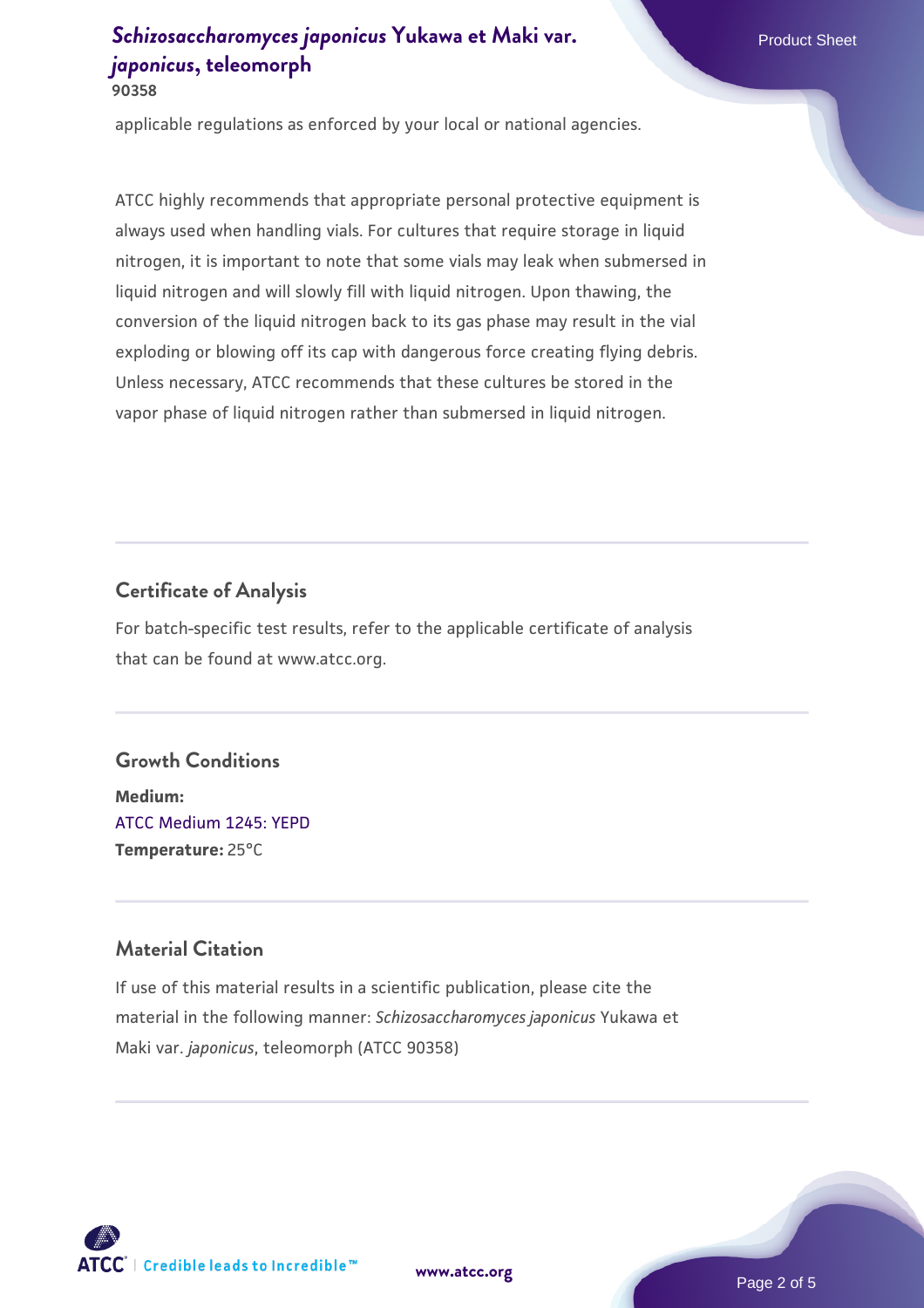**90358**

#### **References**

References and other information relating to this material are available at www.atcc.org.

### **Warranty**

The product is provided 'AS IS' and the viability of ATCC® products is warranted for 30 days from the date of shipment, provided that the customer has stored and handled the product according to the information included on the product information sheet, website, and Certificate of Analysis. For living cultures, ATCC lists the media formulation and reagents that have been found to be effective for the product. While other unspecified media and reagents may also produce satisfactory results, a change in the ATCC and/or depositor-recommended protocols may affect the recovery, growth, and/or function of the product. If an alternative medium formulation or reagent is used, the ATCC warranty for viability is no longer valid. Except as expressly set forth herein, no other warranties of any kind are provided, express or implied, including, but not limited to, any implied warranties of merchantability, fitness for a particular purpose, manufacture according to cGMP standards, typicality, safety, accuracy, and/or noninfringement.

### **Disclaimers**

This product is intended for laboratory research use only. It is not intended for any animal or human therapeutic use, any human or animal consumption, or any diagnostic use. Any proposed commercial use is prohibited without a license from ATCC.

While ATCC uses reasonable efforts to include accurate and up-to-date information on this product sheet, ATCC makes no warranties or representations as to its accuracy. Citations from scientific literature and

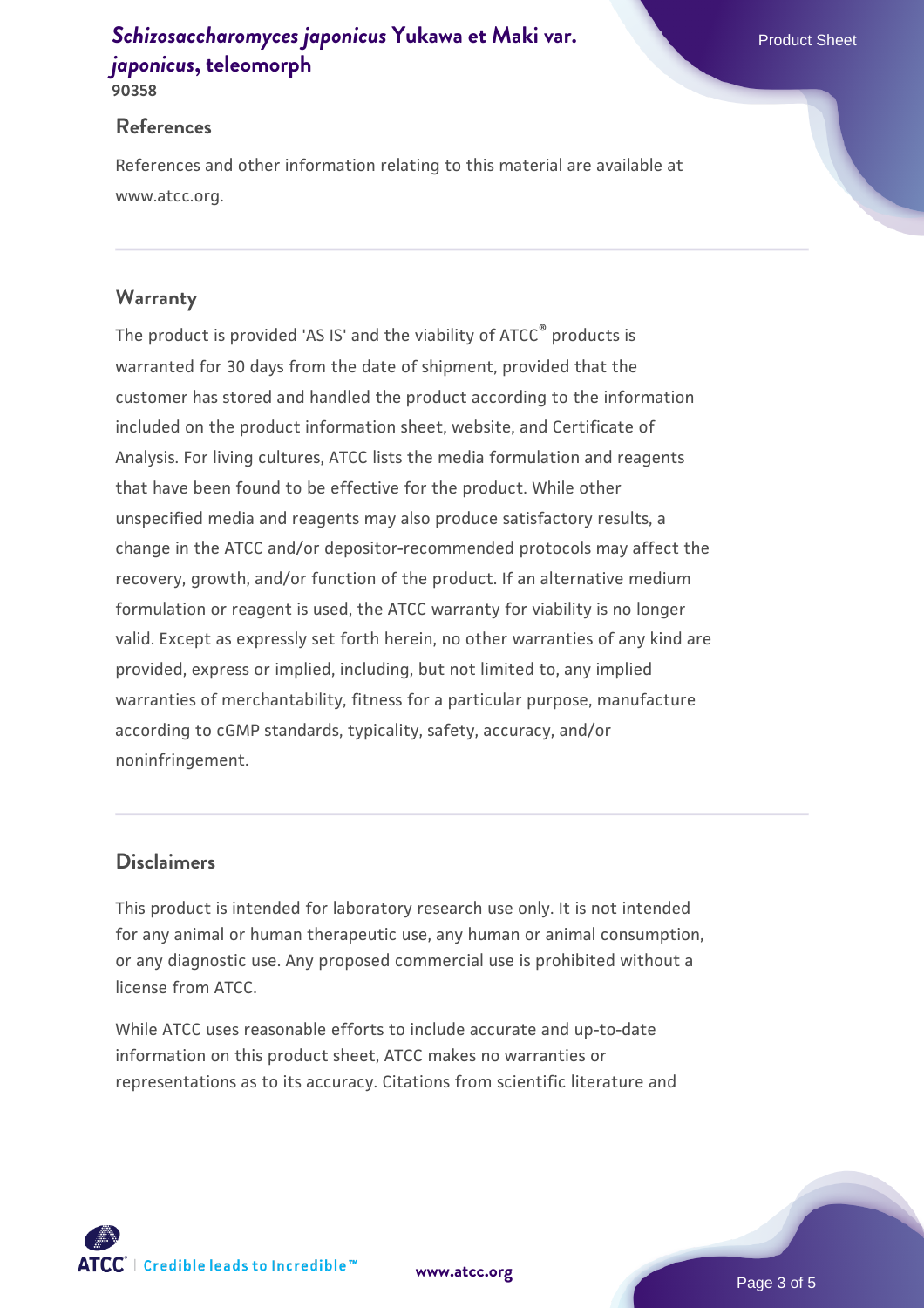**90358**

patents are provided for informational purposes only. ATCC does not warrant that such information has been confirmed to be accurate or complete and the customer bears the sole responsibility of confirming the accuracy and completeness of any such information.

This product is sent on the condition that the customer is responsible for and assumes all risk and responsibility in connection with the receipt, handling, storage, disposal, and use of the ATCC product including without limitation taking all appropriate safety and handling precautions to minimize health or environmental risk. As a condition of receiving the material, the customer agrees that any activity undertaken with the ATCC product and any progeny or modifications will be conducted in compliance with all applicable laws, regulations, and guidelines. This product is provided 'AS IS' with no representations or warranties whatsoever except as expressly set forth herein and in no event shall ATCC, its parents, subsidiaries, directors, officers, agents, employees, assigns, successors, and affiliates be liable for indirect, special, incidental, or consequential damages of any kind in connection with or arising out of the customer's use of the product. While reasonable effort is made to ensure authenticity and reliability of materials on deposit, ATCC is not liable for damages arising from the misidentification or misrepresentation of such materials.

Please see the material transfer agreement (MTA) for further details regarding the use of this product. The MTA is available at www.atcc.org.

### **Copyright and Trademark Information**

© ATCC 2021. All rights reserved. ATCC is a registered trademark of the American Type Culture Collection.

### **Revision**

This information on this document was last updated on 2021-05-19



**[www.atcc.org](http://www.atcc.org)**

Page 4 of 5